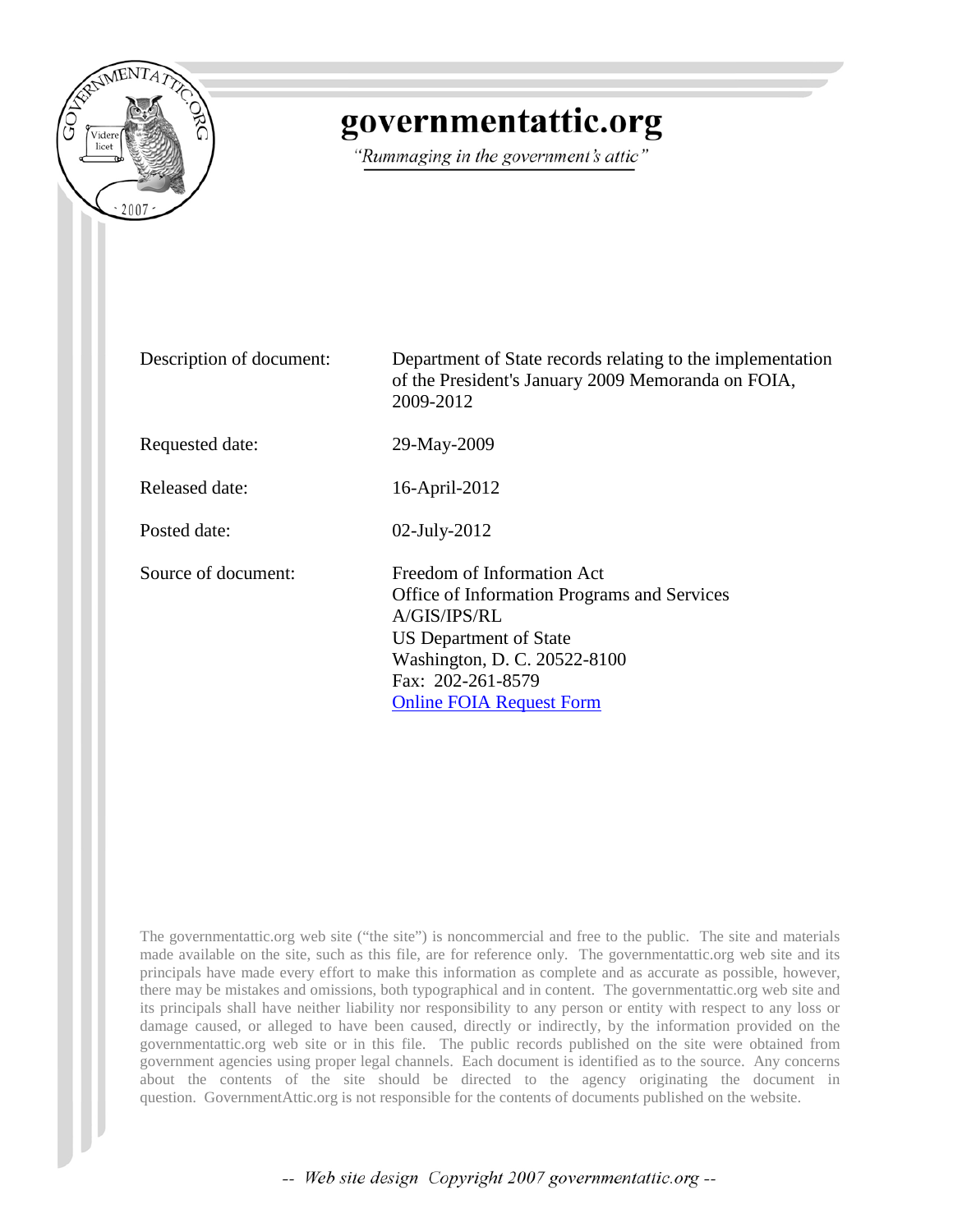

United States Department of State

Washington, D.C. 20520

Case No. F-2009-04398 Segment: ER, IPS and L

APR 1 6 2012

In response to your online request submitted on May 29, 2009 under the Freedom of Information Act (Title 5 USC Section 552), we initiated searches of the following Department of State record systems: the Central Foreign Policy Records; the Office of Information Programs and Services; and the Office of the Legal Advisor.

All three searches have meanwhile been completed, resulting in the retrieval of four documents that appear to be responsive to your request. After reviewing these documents, we have determined that two may be released in full, and two may be released with excisions. Subsection  $(b)(5)$  of the Freedom of Information Act exempts from disclosure inter-agency or intraagency communications forming part of the deliberative process, attorney client privilege, or attorney work product.

All released material is enclosed. All non-exempt material that is reasonably segregable from the exempt material has been released.

With respect to material withheld by the Department of State, you have the right to appeal our determination within 60 days. A copy of the appeals procedures is enclosed.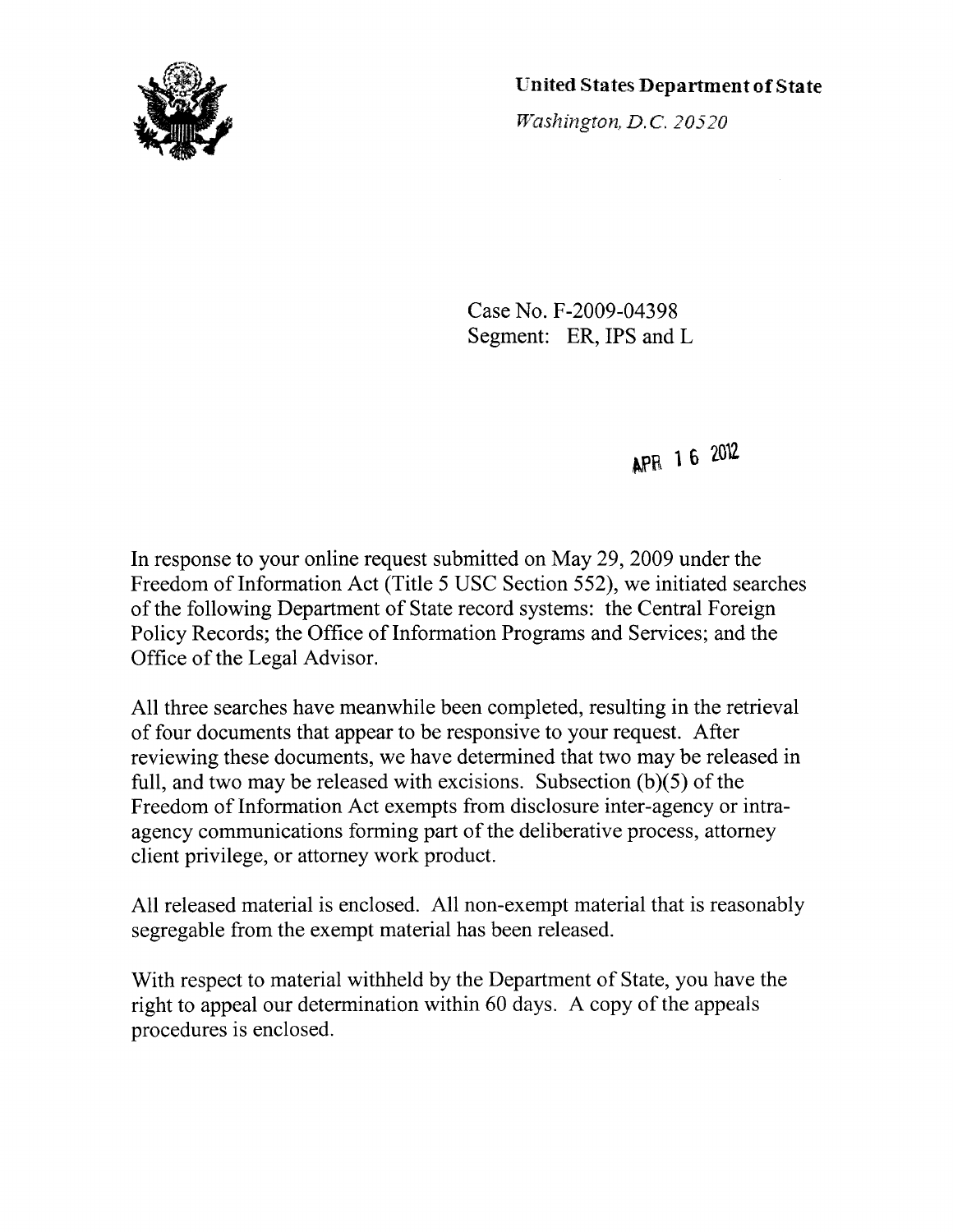The Freedom of Information Act provides for the recovery of the direct costs of searching for and duplicating records requested for non-commercial use. However, no fee is charged if the cost of collecting and processing the fee exceeds the amount of the fee. Since billable costs in this case do not exceed that amount, your request has been processed without charge to you.

We have now completed the processing of your case. If you have any questions, you may write to the Office of Information Programs and Services, SA-2, Department of State, Washington, DC 20522-8100, or telephone us at (202) 261-8484. Please be sure to refer to the case number shown above in all correspondence about this case.

Sincerely,

Frank Tun mine

Sheryl L. Walter, Director Office of Information Programs and Services

Enclosures: As stated.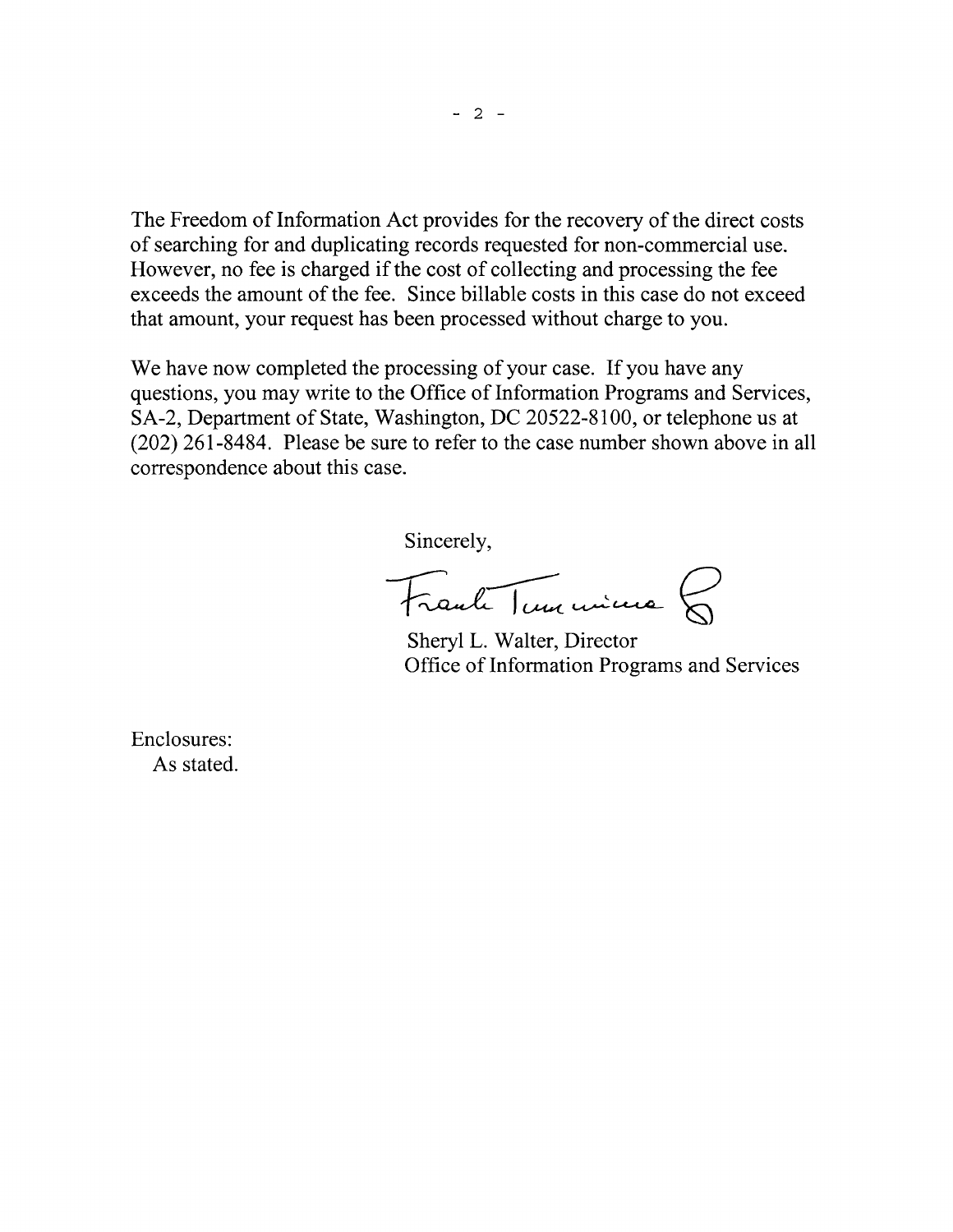NOT FOR DISTRIBUTION OR RELEASE OUTSIDE THE DEPARTMENT OF STATE -DELIBERATIVE and INTERNAL REGULATORY MATERIAL

## **SUMMARY OF ISSUES DISCUSSED AT THE JUNE 2009 MEETINGS OF REVIEWERS AND SENIOR REVIEWERS**

This message summarizes discussions of issues at the June 10 Senior Reviewer Workshop and the June 11 Reviewer Refresher Training Session. It may include additional material on topics covered briefly and/or information covered in one session but not the other. We therefore suggest you review this summary, even if you attended one of the sessions. Drafted by Fred Smith and Nick Murphy. Comments are welcome.

#### **INDEX OF ISSUES DISCUSSED**

4. Openness Initiatives:

a. President's Jan. 21 Memorandum on Transparency and Open Government.

b. President's Jan. 21 Executive Order on Presidential Records.

c. Freedom of Information.

1) President's Jan. 21 Memorandum on the FOIA.

2) Attorney General's March 19 Memorandum on the FOIA.

3) DOJ's Office of Information Policy Guidance and Discretionary Disclosure.

5. Revising E.O. 12958.

REVIEW AUTHORITY: Frank Tumminia, Senior Reviewer U.S. Department of State Case No. F-2009-04398 Date: 04/10/2012

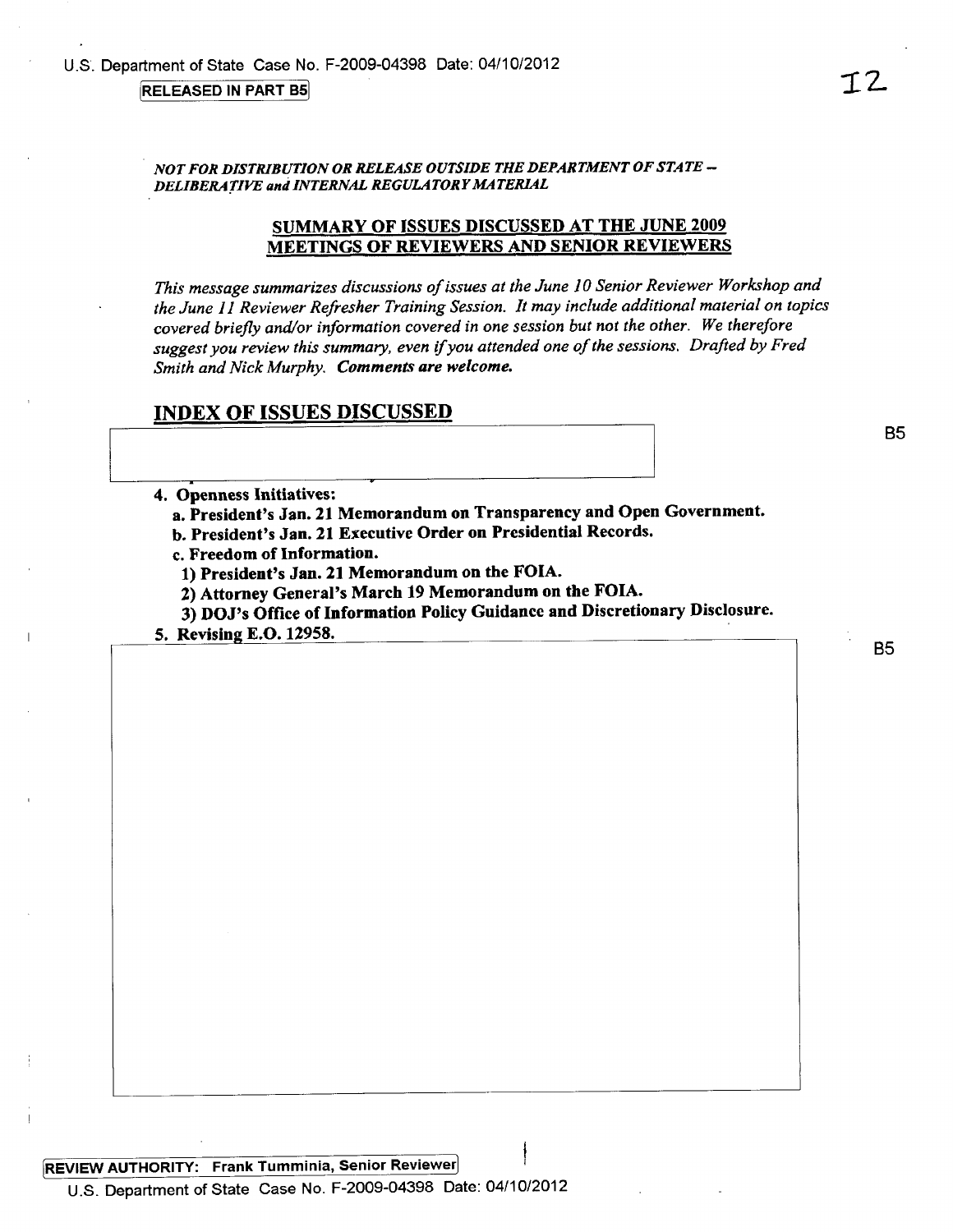U.S. Department of State Case No. F-2009-04398 Date: 04/10/2012

**B5** 

4. Openness Initiatives:

a. President's Jan. 21 Memorandum on Transparency and Open Government. The first in the flurry of issuances by the new administration of pronouncements on open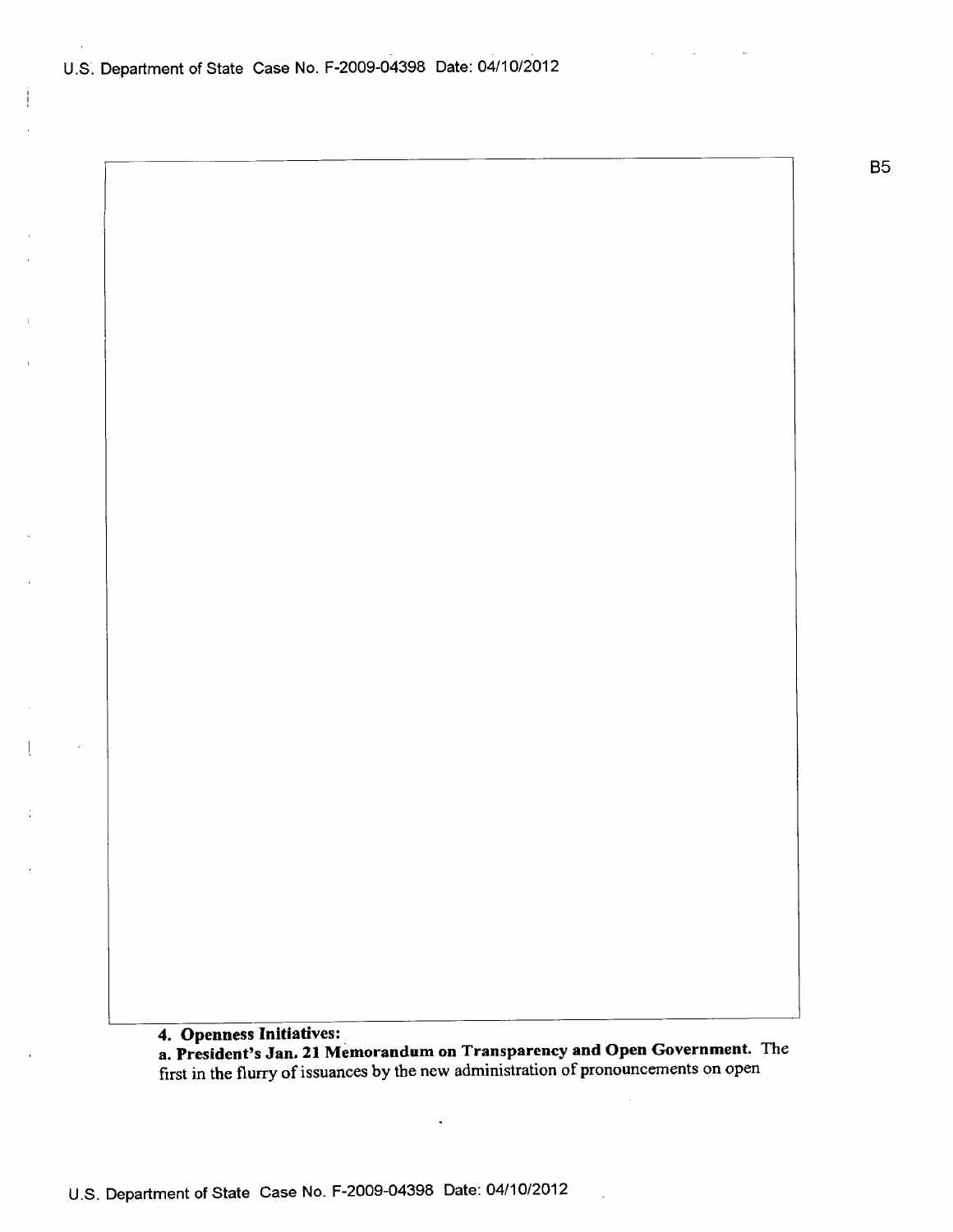government was the President's Jan. 21 Memorandum setting forth the principles that government should be 1) transparent, 2) participatory, and 3) collaborative. In the Memorandum, the President directed the Chief Technology Officer, in coordination with the OMB Director, to produce, within 120 days, recommendations of specific actions for agencies to implement these principles.

b. President's Jan. 21 Executive Order on Presidential Records. On the same day, the President issued an executive order establishing policies and procedures governing the assertion of executive privilege by incumbent and former Presidents and revoking E.O. 13233, the Bush executive order on the Presidential Records Act (PRA). The Bush order, issued in 2001, had been seen by many as an effort to thwart the purpose of the PRA to make presidential records generally available to the public twelve years after the end of an administration, when disclosure would be subject only to FOIA exemptions (except exemption five). As a general matter, the Bush order authorized the incumbent President to withhold records of a former President, even when the former President authorized access. It also required the incumbent President to concur in a former President's assertion of privilege, "absent compelling circumstances." Under the Obama order, the incumbent President does not become involved unless the Attorney General or the White House counsel concludes that, upon receiving notice from the Archivist of intent to disclose Presidential records, a substantial question of executive privilege exists. In such a case, the matter goes to the President for decision.

### c. Freedom of Information.

1) President's Jan. 21 Memorandum on the FOIA. The memorandum emphasizes that agencies should "adopt a presumption in favor of disclosure" and directs the Attorney General to issue FOIA Guidelines "to underscore that commitment and to ensure that it is realized in practice."

2) Attorney General's March 19 Memorandum on the FOIA. The March 19 memorandum rescinds Attorney General Ashcroft's 2001 memorandum that stated that the DOJ would defend agency withholdings "unless they lack a sound legal basis or present an unwarranted risk of adverse impact on the ability of other agencies to protect other important records." In contrast, the Holder memo states that the DOJ "will defend a denial of a FOIA request only if (1) the agency reasonably foresees that disclosure would harm an interest protected by one of the statutory exemptions, or (2) disclosure is prohibited by law." In short, the Obama administration has returned to the "foreseeable harm" standard of the Clinton administration.

3) DOJ's Office of Information Policy Guidance and Discretionary Disclosure. Soon after the issuance of Attorney General Holder's memorandum, the DOJ's Office of Information Policy held a briefing seminar for FOIA attorneys on the significance of the AG's memorandum, the substance of which was captured in an April 17 extended FOIA Post piece on applying the "foreseeable harm" standard. The OIP guidance states that discretionary releases are possible for "records covered by a number of FOIA exemptions, including Exemptions 2, 5, 7, 8, and 9, but they will be most applicable under Exemption 5."

OIP notes that with respect to exemption 1, if the agency determines that the information is properly classified, no discretionary disclosure is appropriate. Similarly, if material is required to be withheld by a withholding statute encompassed under exemption 3, no discretionary release is possible. The courts have generally held that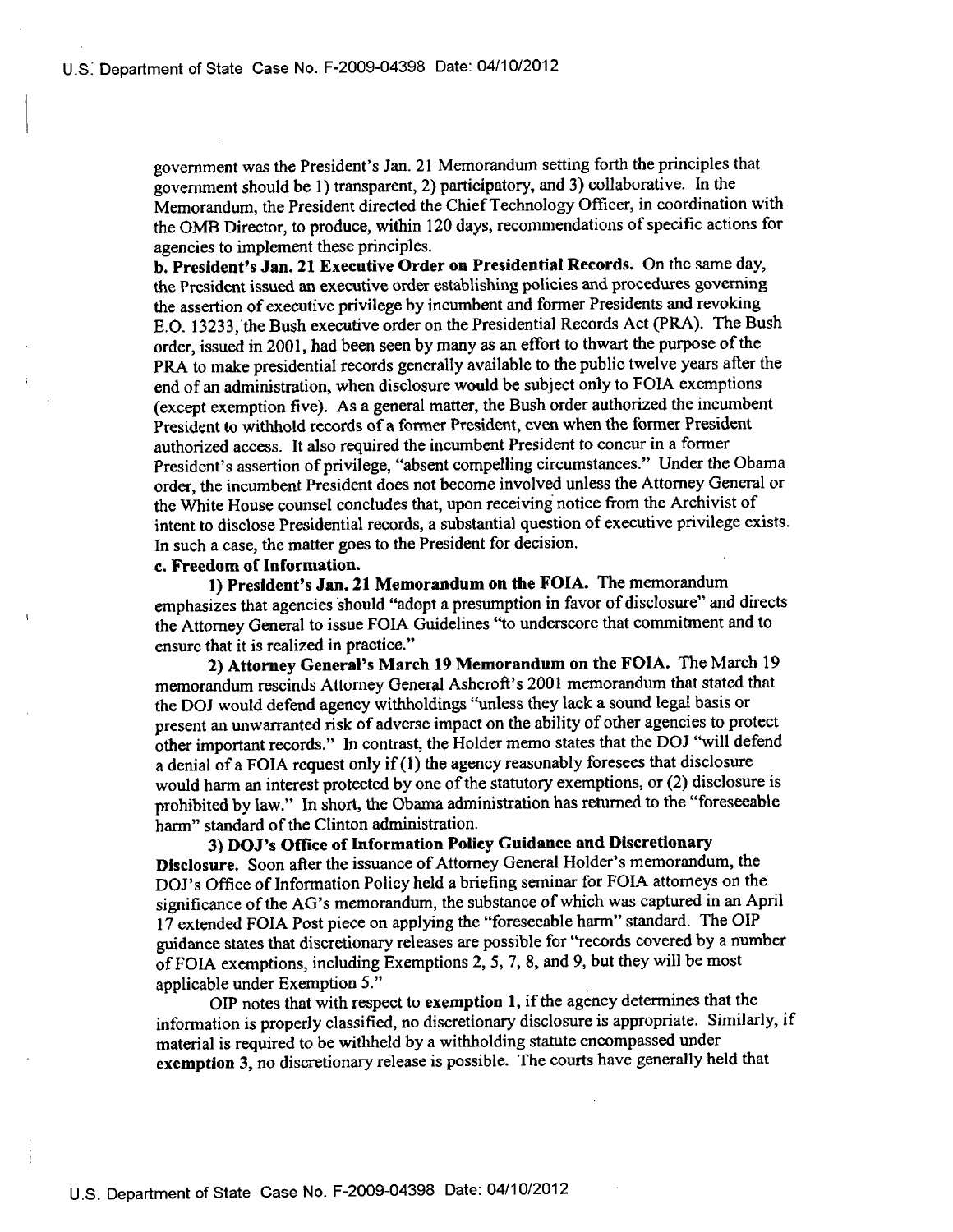material falling within exemption 4 is covered by the Trade Secrets Act, a statute criminalizing the release of confidential commercial and financial information. Accordingly, no discretionary release of exemption 4 material is possible. Disclosure of information falling within exemptions  $6$  and  $7(c)$  is not possible if the information is also protected by the Privacy Act (PA) as the PA prohibits disclosure of information not "required" to be released under the FOIA. (Note that the PA applies only to U.S. citizens and lawful permanent residents.) The OIP guidance reminds that a balancing of interests (i.e., public interest in disclosure against the degree of invasion of privacy) is required under the FOIA privacy provisions and suggests consideration be given to disclosing the information while protecting the identity of the individual involved.

With respect to exemption 2, information coming within low 2 is, by definition, trivial, so its disclosure would not cause foreseeable harm. Similarly, high 2 is, by definition, applicable to information the disclosure of which would cause harm. Accordingly, it would not be a candidate for discretionary disclosure. Exemption 7 (other than 7C) offers some possibilities for discretionary disclosure. The OIP guidance suggests that information relating to law enforcement techniques or procedures now wellknown or outdated might be appropriate for discretionary disclosure. So too with confidential sources in older documents.

As before, the greatest potential for discretionary release is seen in the OIP guidance to reside in exemption 5. According to the OIP, "Records covered by the deliberative process privilege in particular have significant release potential. In addition to the age of the record and the sensitivity of its content, the nature of the decision at issue, the status of the decision, and the personnel involved, are all factors that should be analyzed in determining whether discretionary release is appropriate." During the seminar, OIP emphasized that to be withheld as deliberative, the information must relate to an identifiable decision. If information does not relate directly to that decision, it should generally be released. Presumably this would mean, for instance, that e-mails exchanged about arranging a meeting to discuss the core decision should not be withheld. Interestingly, the OIP guidance also states that "Documents protected by other Exemption 5 privileges can also be subject to discretionary disclosures."

In the discussion, the possibility of discretionary release of exemption 5 material, especially attorney-client and attorney work-product material, so zealously protected by the Legal Adviser's Office, was suggested. As was noted in the discussion, the attorneyclient privilege is intended, primarily, to protect the client so that the client will make full disclosure to the attorney to enable the attorney to fully protect the client's interest. Thus, it is normally considered that the client may waive the privilege so that such normally privileged information may be disclosed. Of course, the situation of information and legal advice exchanged between Department attorneys and bureau clients is somewhat different from that in non-government situations, but this may provide a way to achieve greater disclosure of such exemption 5 information.

5. Revising E.O. 12958. Among the President's openness initiatives was a memorandum of May 27, 2009 ordering that, within ninety days, the NSC Director present a proposal for a revision of E.O. 12958. The same memo directed that a task force chaired by the AG and Secretary of Homeland Security provide recommendations on Controlled Unclassified Information (CUI) – or what is now SBU. (see next item).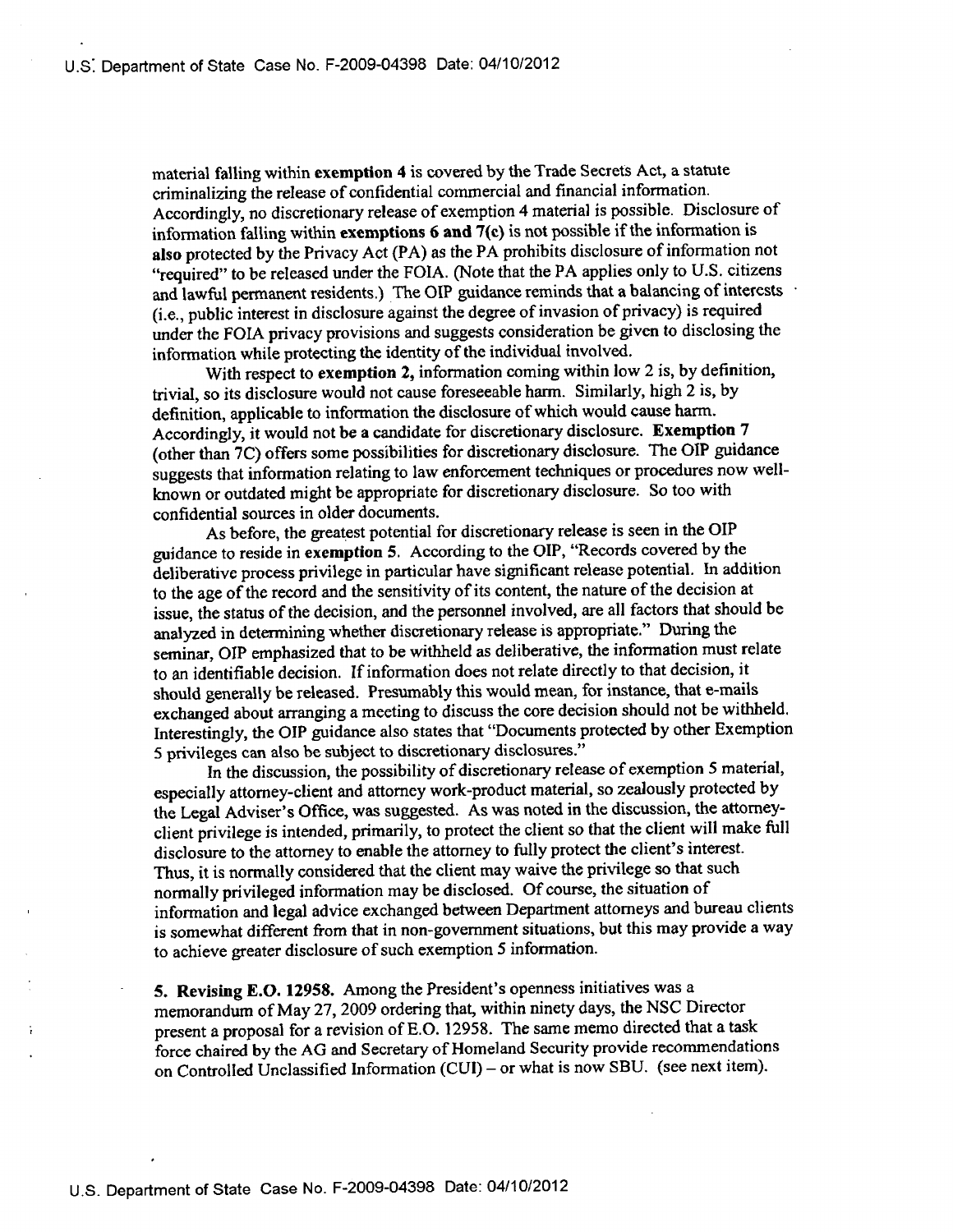Given the very short deadline, the Information Policy Committee (IPC) dealing with issues of information access has been meeting weekly to devise a new draft. The underlying assumption of the effort is that too much information is classified originally and remains classified for too long. The draft that is emerging should permit agencies to continue to protect what they must but will emphasize the need to identify damage to the national security before classifying, require greater training for original and derivative classifiers, and tighten the standards for exempting information from automatic declassification at 25 years. It will also mandate periodic review of classification guides and policies to ensure that material is not being unnecessarily classified. A major new section will create a National Declassification Center (NDC). Its ultimate shape and mission have not been decided, but initially it will address the millions of documents that agencies have referred for other agency review in the 25 year declassification process.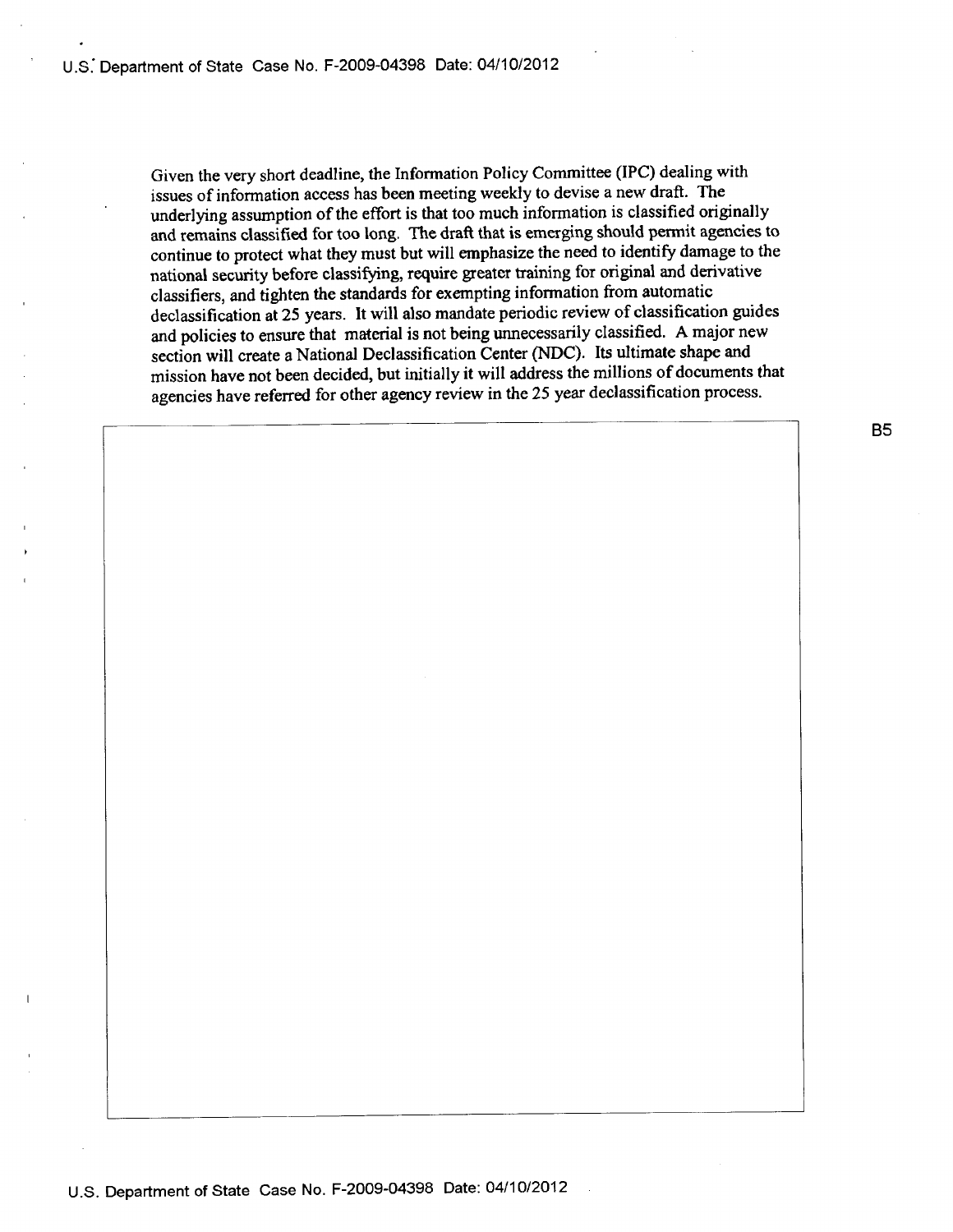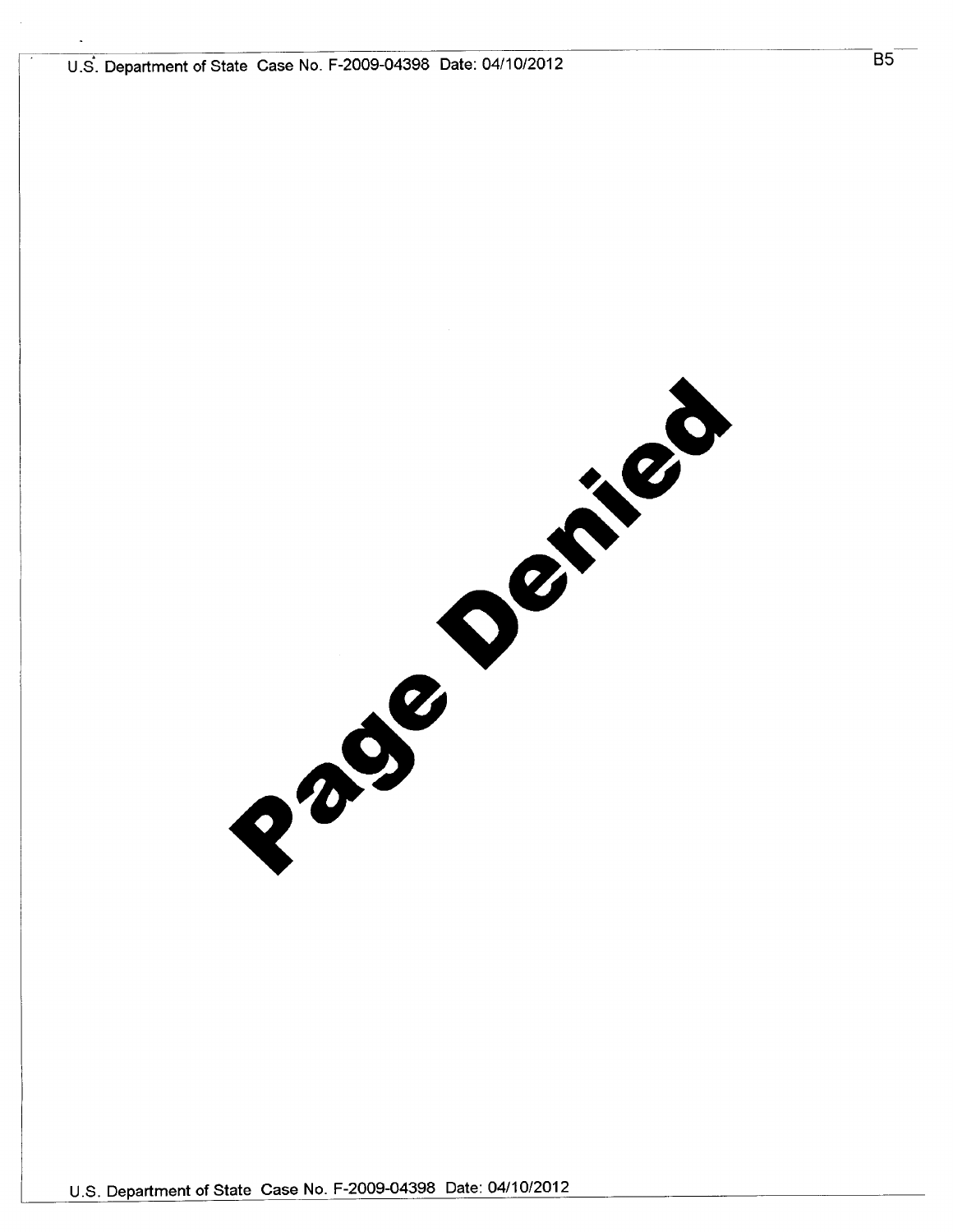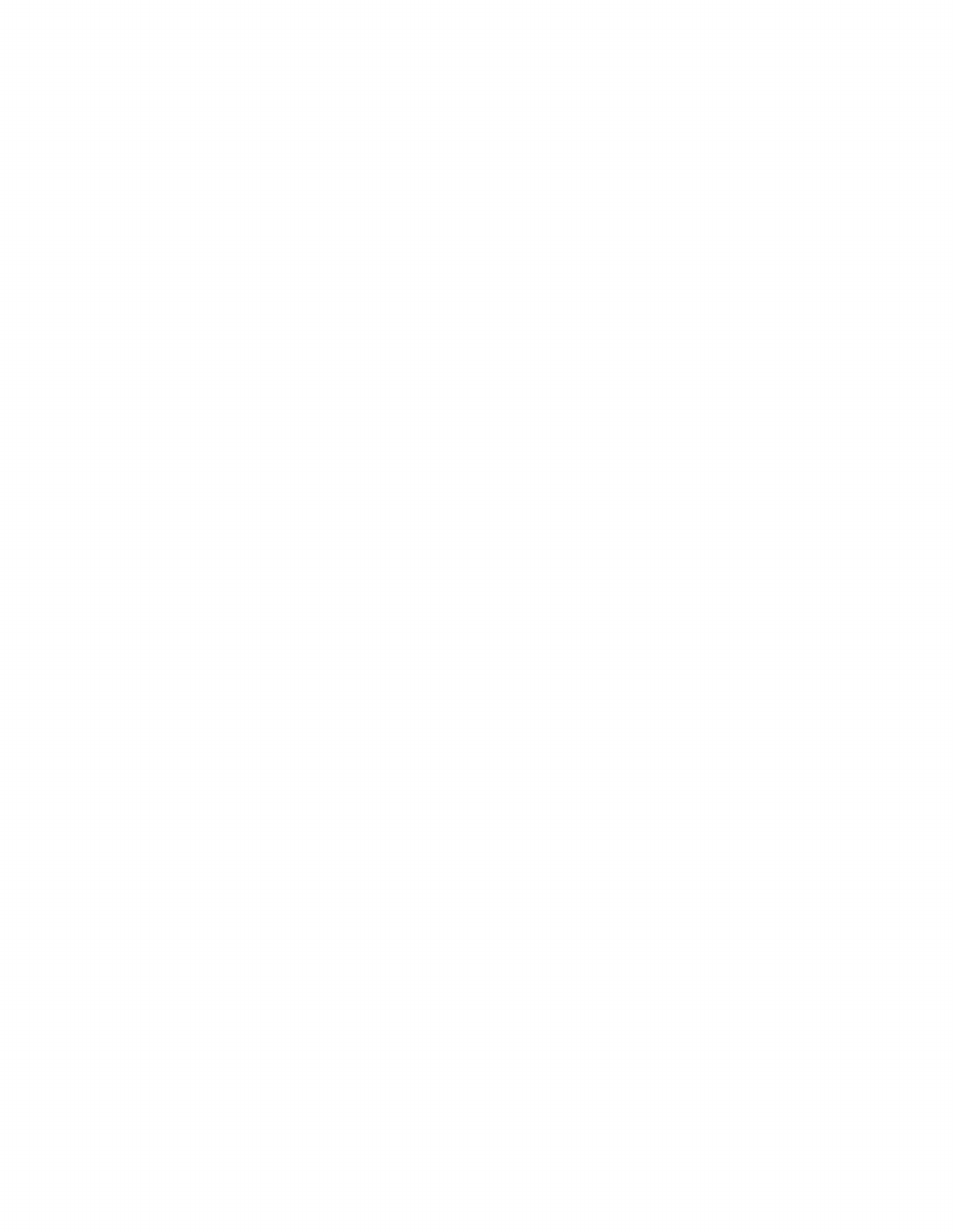#### **RELEASED IN PART B5**

# SUMMARY OF ISSUES DISCUSSED AT THE FEBRUARY 2009 **MEETINGS OF REVIEWERS AND SENIOR REVIEWERS**

This message summarizes discussions of issues at the February 25 Senior Reviewer Workshop and the February 26 Reviewer Refresher Training Session. It may include additional material on topics covered briefly and/or information covered in one session but not the other. We therefore suggest you review this summary even if you attended one of the sessions. Drafted by Fred Smith and Nick Murphy. Comments are welcome.

#### **INDEX OF ISSUES DISCUSSED**

3. New administration's FOIA policy.

**B5**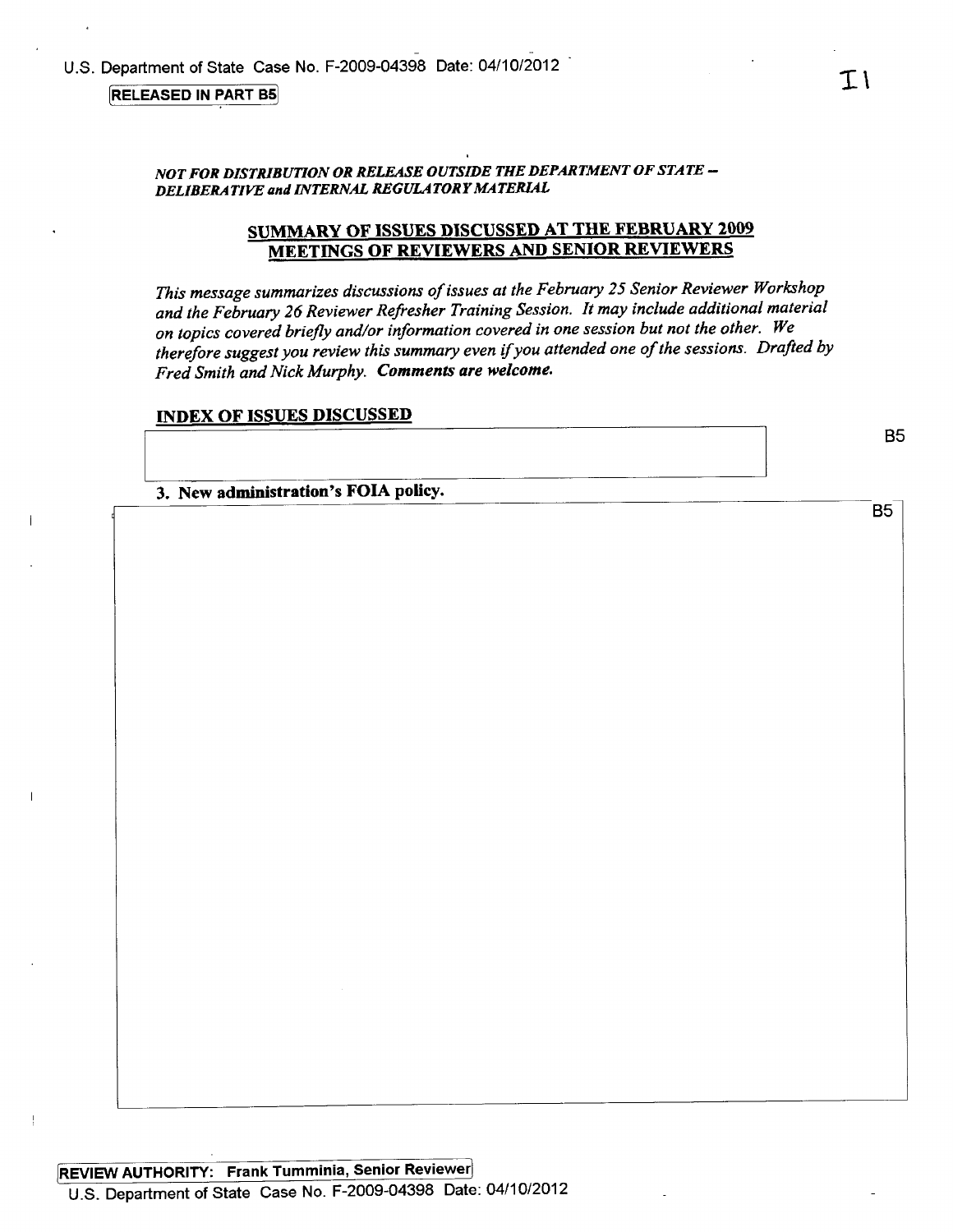U.S. Department of State Case No. F-2009-04398 Date: 04/10/2012

3. New administration's FOIA policy. It was notable that one of the first official acts of President Obama was the issuance, on January 21, of a memorandum for the heads of executive departments and agencies directing them to adopt a presumption in favor of disclosure in order to renew their commitment to the principles embodied in the FOIA. He also directed the Attorney General to issue new guidelines governing the FOIA, which Mr. Holder did on March 19 in somewhat more length than his immediate predecessors. The new guidelines, as expected, specifically revoked the Ashcroft memorandum and returned to something very like the Reno memorandum guidelines:

[T]he Department of Justice will defend a denial of a FOIA request only if (1) the agency reasonably foresees that disclosure would harm an interest protected by one of the statutory exemptions, or (2) disclosure is prohibited by law.

The memo also reiterates President's instruction of a presumption of disclosure; encourages agencies to make discretionary disclosures, and to make partial disclosures when full disclosure is not possible. For IPS reviewers there is not much that is really new. We never abandoned in practice the Reno standard of foreseeable harm. The Holder memorandum might, however, make our job easier in working with offices and bureaus (see next item.) The DOJ's Office of Information and Policy (note the new name: formerly Office of Information and Privacy) will over time be issuing additional guidance to agencies.

4. The Secretary Issues Statement on FOIA. On the occasion of FOIA Day, March 16, Secretary Clinton issued a statement (initially drafted in IPS) putting the Department solidly behind the president's openness initiatives, particularly as regards FOIA. While the statement was necessarily general, it might be a useful lever in getting better responses to search taskings and for reviewers to use in their discussions with bureaus over what may be released.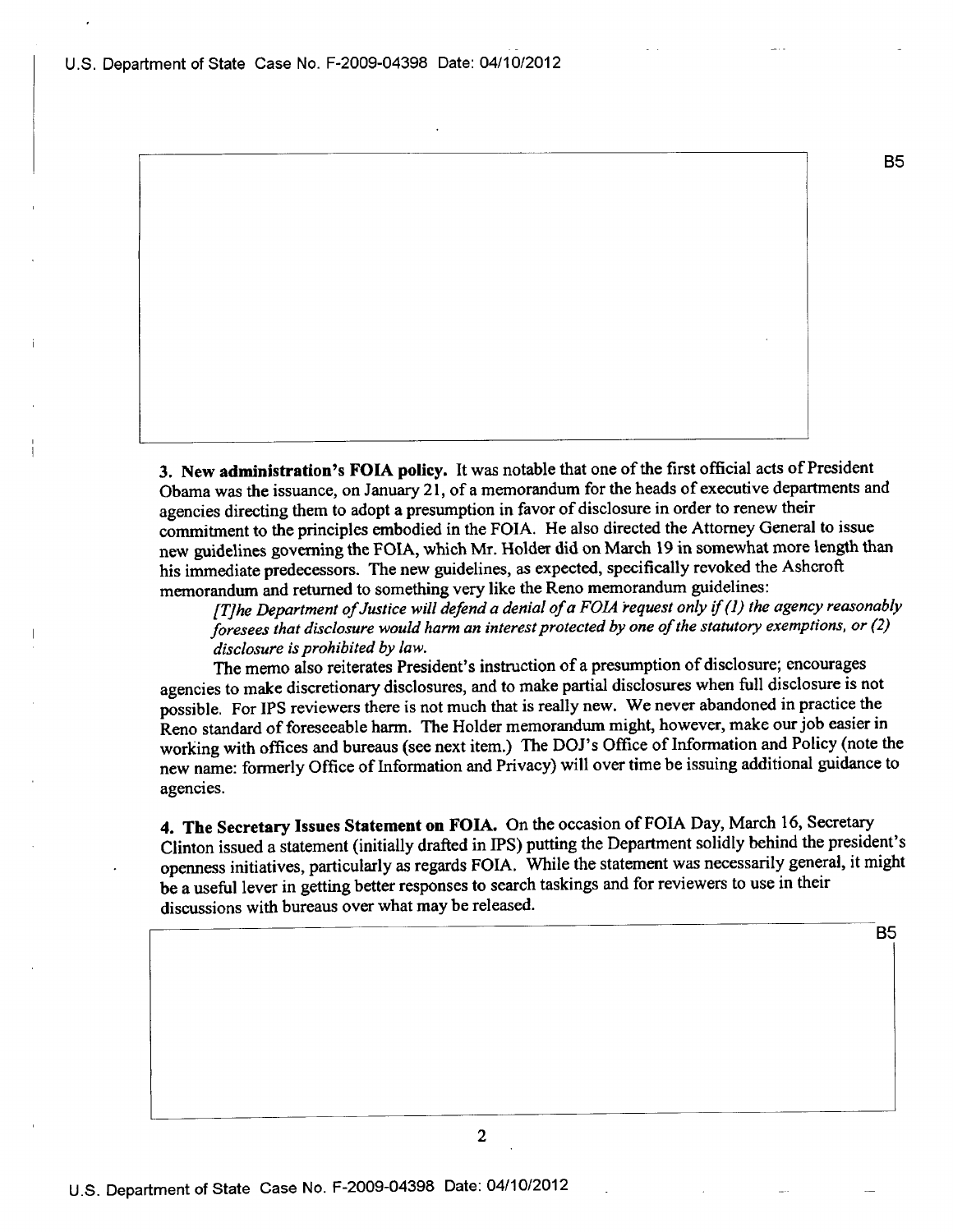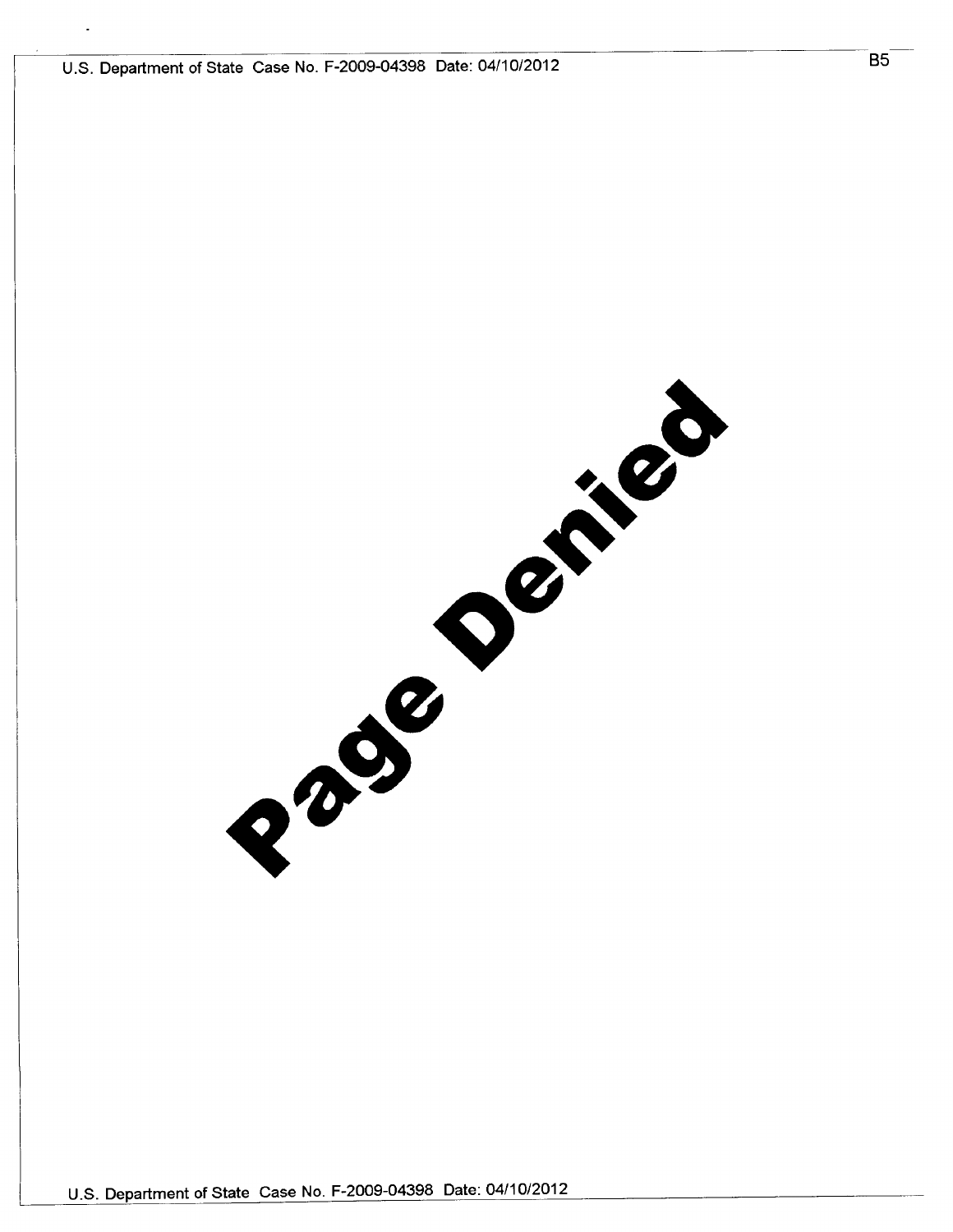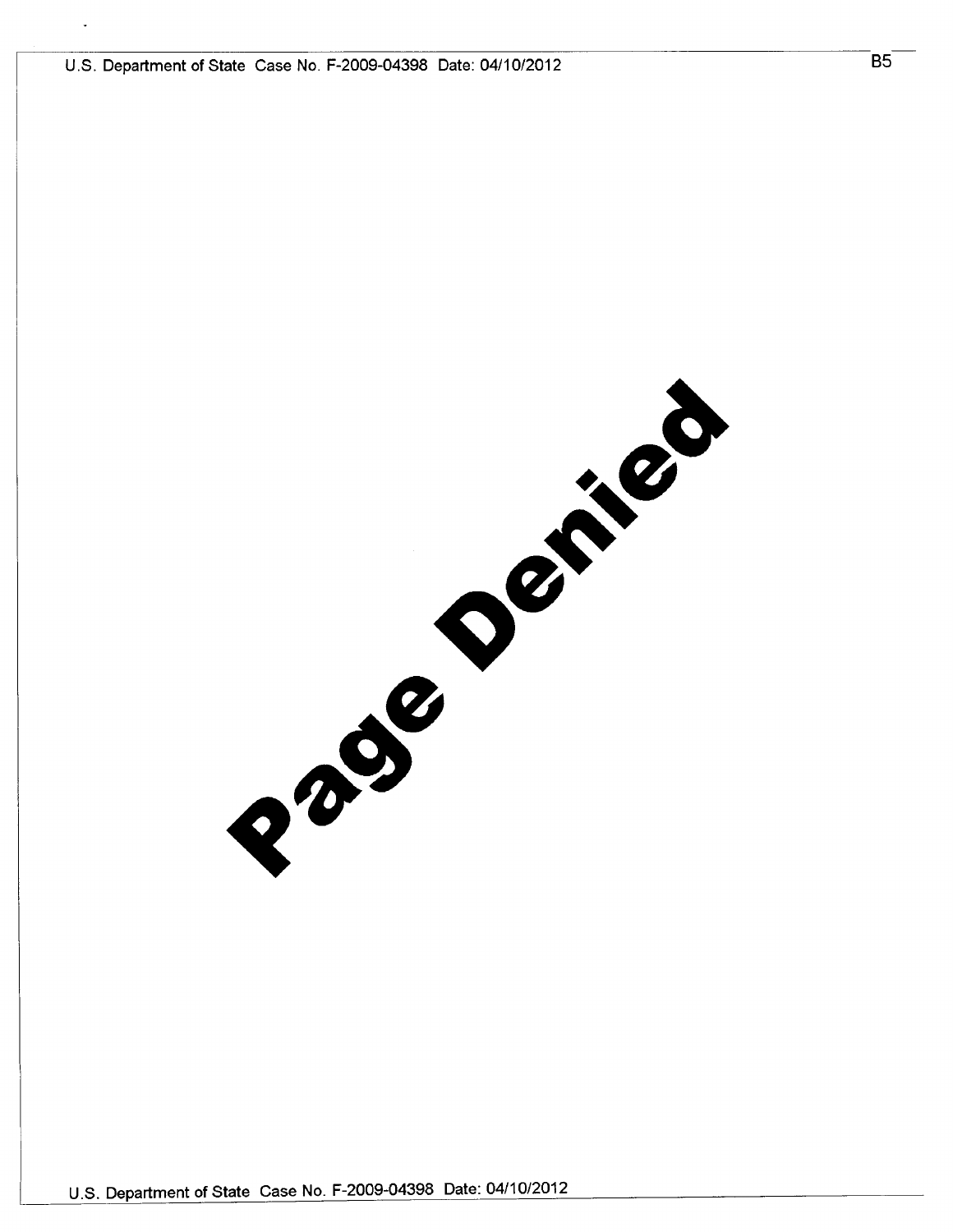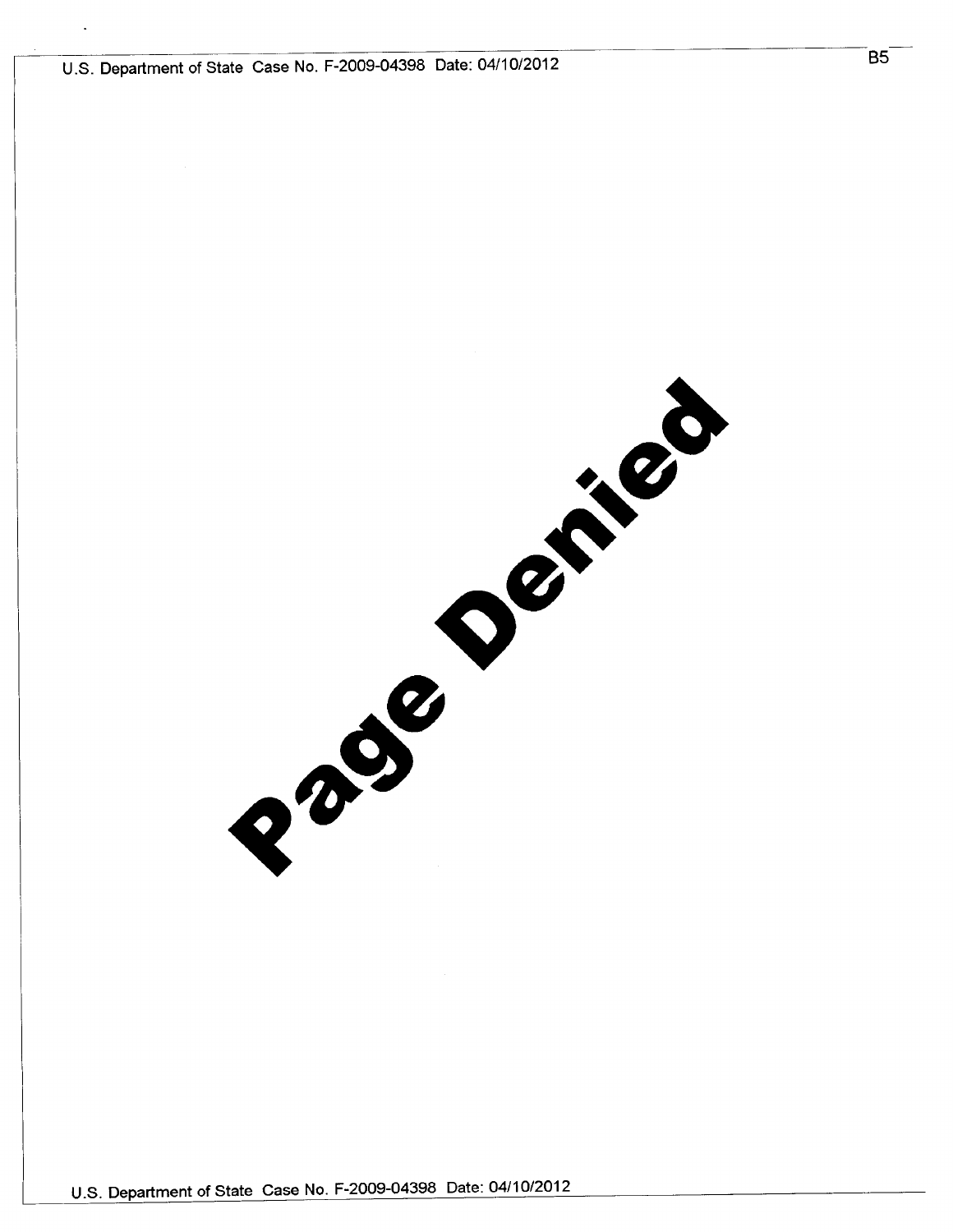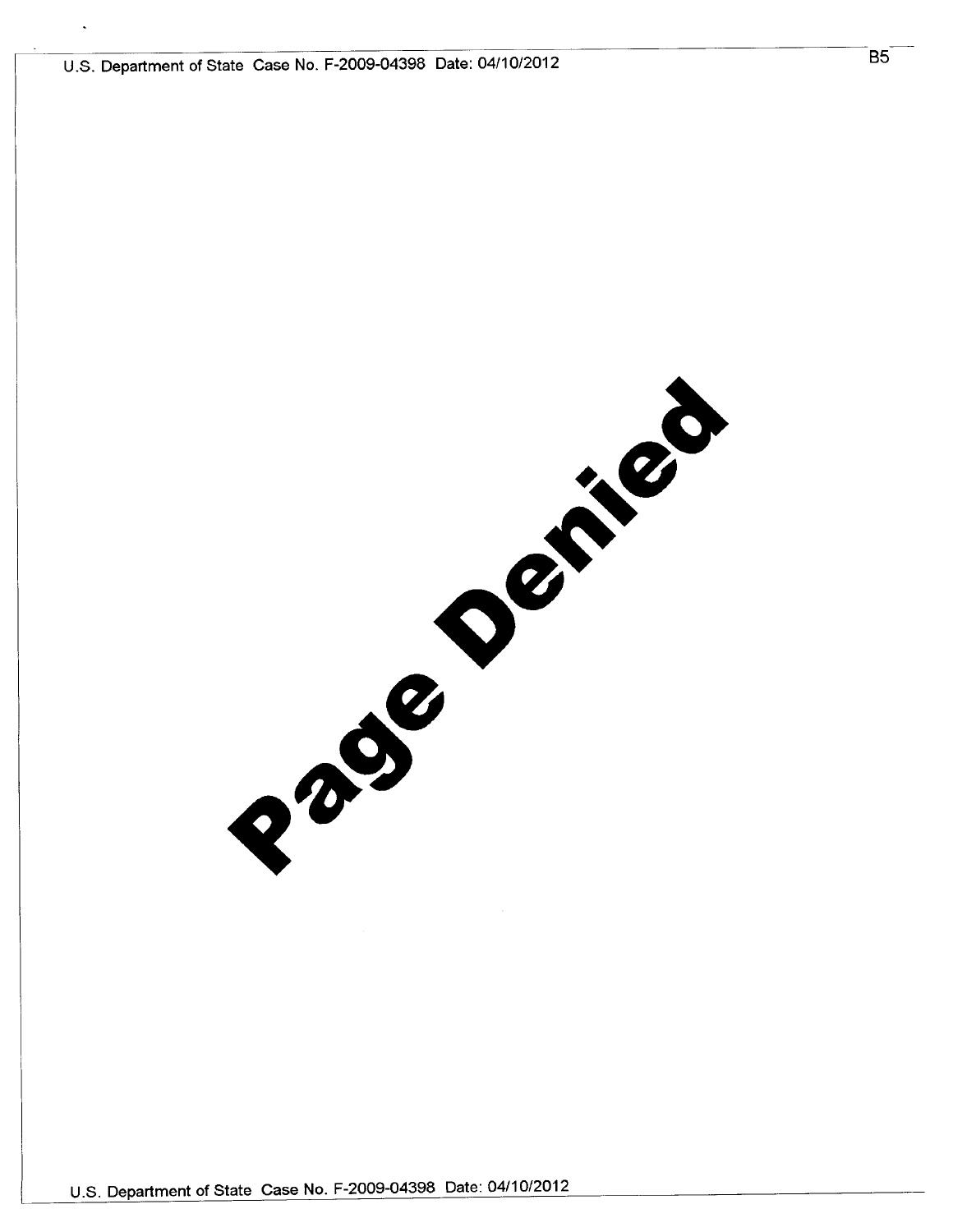